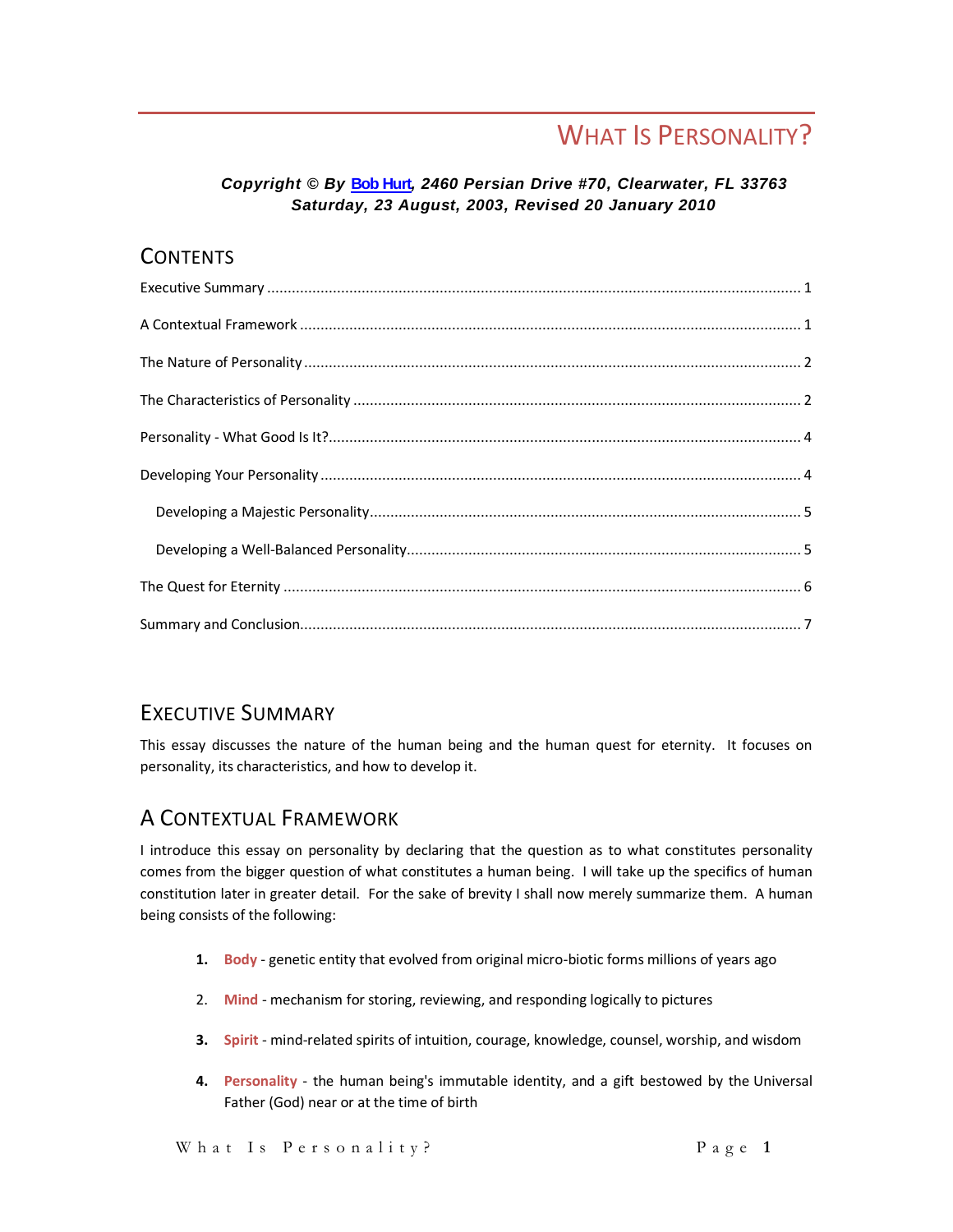- **5. Soul** the superhuman counterpart comprised of experiences of spiritual value in the human's life
- **6. Mystery Monitor** a pre-personal spirit fragment of the Universal Father himself that indwells the human mind from the time the human first exercises moral will

While items 1, 2, and 4 are so obvious as to be axiomatic, you may feel a tendency to argue about the others, which, although powerfully evident, are not at all obvious. It would be a gross digression to explain, justify, or prove 3, 5, and 6 in this essay. Therefore, for the time being, please assume them as being both true and relevant.

This articles answers the question "What is Personality?" I have provided the above listing only as a framework in which to consider the relationship of personality in contrast to other constituent elements of a human being.

Life challenges every person with a purpose: to develop a majestic and well-balanced personality.

**Note: visit [http://bobhurt.com/](http://bobhurt.com/articles) [articles](http://bobhurt.com/articles) for other articles like this.** 

# <span id="page-1-0"></span>THE NATURE OF PERSONALITY

I claim it impossible precisely to define personality, other than to say it helps people identify a person. We really do not know what personality is, but we do know of evidence that it exists.

When most people talk about someone's personality, they refer to that evidence. They seem to mean it as a kind of quality or entity a person possesses. Such people will say "She has a good personality", or "He has the personality of a garbage truck," neither of which explains much about the true qualities or nature of the person.

You do not "have" or "possess" a personality as though it were an artificial entity. You ARE a person. Your personality has a set of characteristics by which others can identify you as a unique person, individual and different from every other person in the universe of universes.

In addition, your personality does not consist of a social veneer, a "persona" you show to others so you don't have show them the real you. You, the person with characteristics of your genuine personality, are the real you.

#### <span id="page-1-1"></span>THE CHARACTERISTICS OF PERSONALITY

You have an identity unique in all the universes. Regardless of how similar your personality might seem to others, no other precisely like yours exists. The following characteristics enable one to identify personality:

- 1. **Self-Consciousness** Sense of Self, aware of feeling aware
- 2. **Morality** able to make moral decisions
- 3. **Relationships** able to communicate thoughts, ideas, and ideals knowingly with others
- 4. **Love** able to desire to do good to others
- 5. **Religion** able to become devoted to supreme values
- 6. **Divinity** able to crave, seek, find, know, and become like God.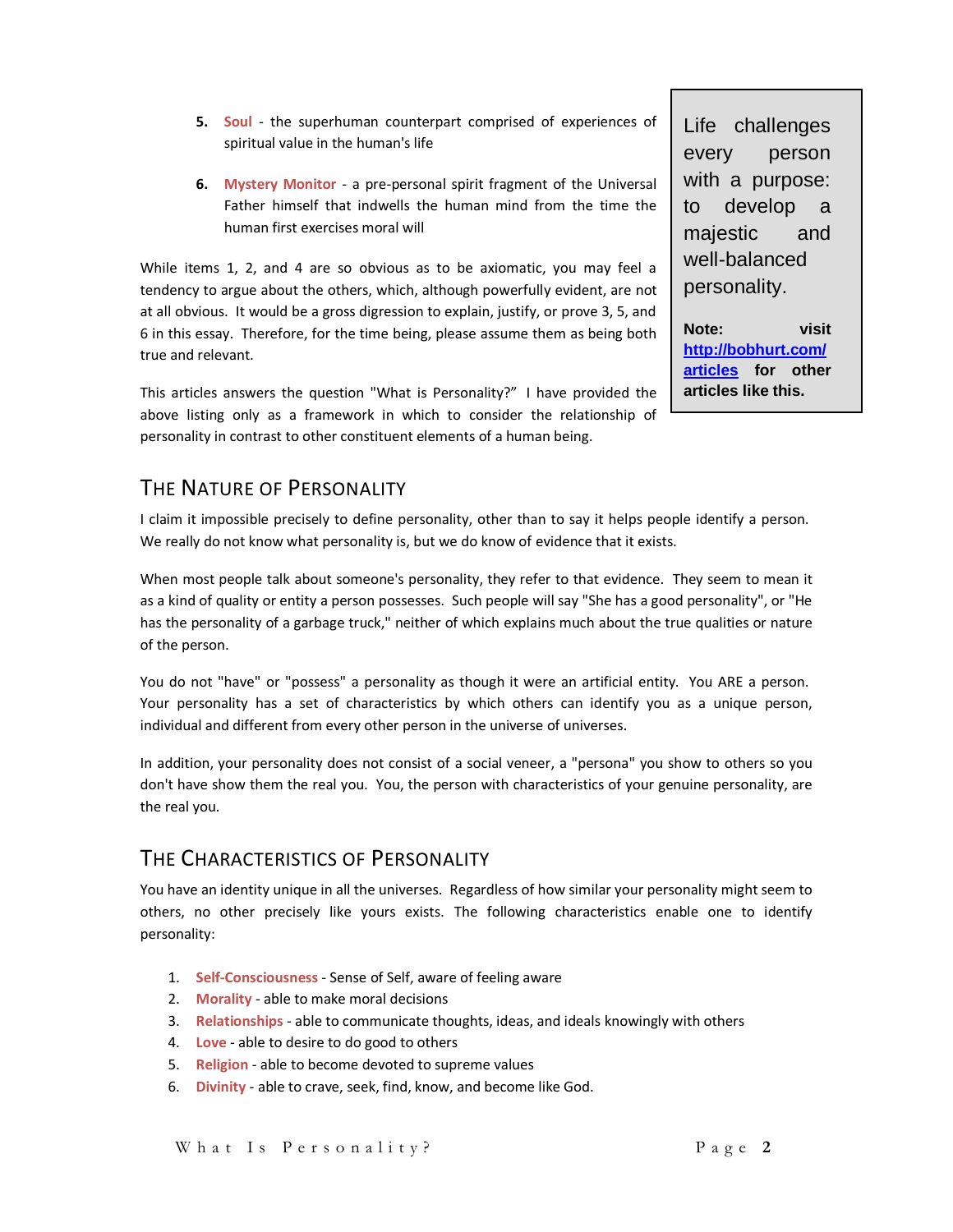To explain a bit further, I shall treat each of those in greater detail:

- **1. Self-Consciousness** only humans and higher-ordered creatures possess this characteristic. Dogs, cats, and other lower ordered creatures have no self-consciousness or awareness of awareness – they do not actually know they exist. Considering your own awareness, you get the notion of yourself as an everlasting being, quite aside from your body. You never feel conscious of any sensation of having aged, even though you can see the evidence of the aging process. Feeling self-conscious imposes a kind of cosmic obligation to expand the quality and quantity of self of which one has awareness.
- 2. **Morality** Only a person can make moral decisions. Morality means deciding to do either what one considers right or what one considers wrong. Humans can make moral decision, but lower ordered creatures like dogs and insects cannot because to them anything they do seems right. A child first exercises moral will at about the age of 4 or 5. At that age he begins to realize some choices seem right (true, beautiful, good) and get approval from people, while other choices seem relatively wrong (less true, beautiful, or good) and result in disapproval from people. And at that point humans begin to evolve a system of ethics, the contemplation of optimum survival for one's self, family, group, all of humanity, all of life, the physical universe, and eventually the spiritual universe and God. The maturing process makes the human's ethical awareness extend outward from the central self toward the First Source and Center of all reality. In the process, humans must ever more finely tune the morality and ethics of their decisions and actions, until the central and outer extremes meet and become unified – the human becomes like God.
- 3. **Relationships** Only a person can knowingly communicate thoughts, ideas, and ideals with other persons. In the process of communicating in such a manner, human beings evolve relationships. All relationships on this world serve as training for more profound relationships we may have as we traverse the circles of eternity after the death of our human bodies. A person can eventuate no relationship more ultimate than the relationship with God.
- 4. **Love** Love means the desire to do good to others. Only a person can truly love another. Animals may feel affection or loyalty, but they can never truly love. The maturing process makes a person crave *loving* relationships as the only valuable kind of relationship to have. The amount of love one exchanges with another determines the sense of value with which one regards their relationship.
- 5. **Religion** Religion means devotion to supreme values. Lower-ordered creatures cannot consider or recognize values. In a person's quest for ever more valuable experiences, the person ends up in the presence of God. Why? Because that consists of sincerely pursuing true values involves loyalty to truth, beauty, and goodness, the highest values achievable by the human personality. You express the pursuit of those values through acts of love, mercy, and ministry.
- 6. **Divinity** Divinity means godlike in quality. Only a person can crave to know God and become like him - to seek, find, know, and love God. Interestingly, a person becomes devoted to the quest precisely to the extent that person demonstrates the nature of God to others. One's craving to become like God makes one seek to know what God desires for one to experience and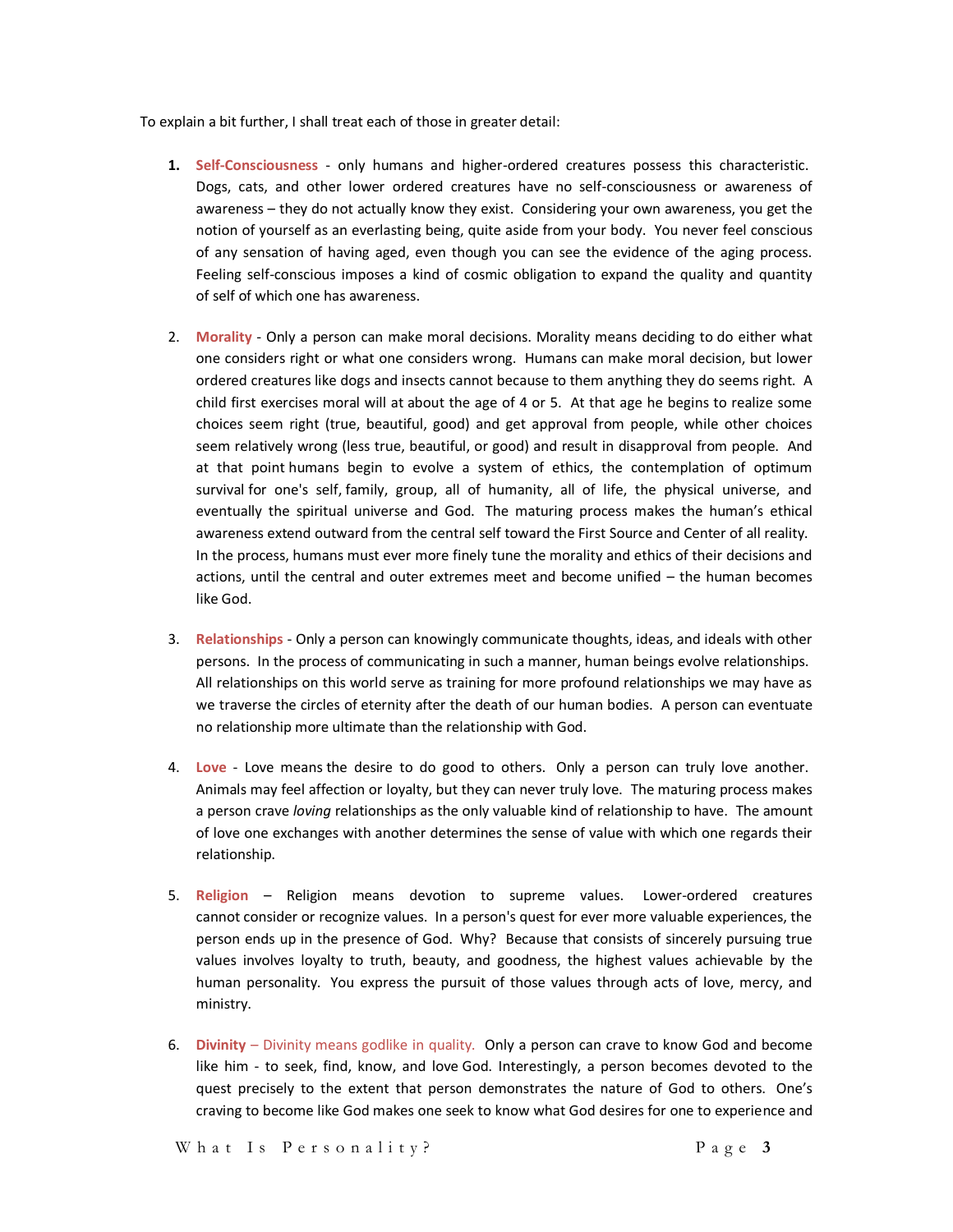accomplish in life. While God has a different destiny planned for each person, he has a common plan for all people – to develop a majestic and well-balanced personality. People who pursue this purpose with courage and unbending intent eventually become like God.

# <span id="page-3-0"></span>PERSONALITY - WHAT GOOD IS IT?

Now that you know the characteristics of personality, you could wonder "So what? What good is it?"

You could look at your personality as a bundle of cosmic muscles. If you exercise each one of the muscles in the bundle, then each of the muscles will get larger and be able to do more work. Have you ever met a person who seemed to have a big and irresistibly good personality? You could say his personality had real muscles.

Since you are living on this world, pursuing your goals, adapting to circumstances around you, and striving to progress, it helps if you have a good bundle of cosmic muscles to help you out. With a replete and powerful personality, you can accomplish much more than you otherwise could, and you can have a much better quality of life.

In fact, you could rightly say that developing a powerful personality, a well-balanced and majestic personality, IS the purpose of life. Life's purpose challenges every human being to develop such a personality, and that happens only through relationships with other persons.

You might consider the poignant notion that if you do not work to achieve that purpose, you might end up with no personality at all. Possibly, you either **use** it, or **lose** it. While that might not constitute the absolute truth, it behooves everyone to behave as though it does. Our creator bestowed upon us the marvelous gift of personality. It elevates us above animals and other lower-ordered creatures. It constitutes the one and only characteristic of a human being that allows the human to feel gratified with life.

You can identify majesty by a person's sincere devotion to the pursuit of truth, beauty, and goodness, manifested in love, mercy, and ministry. The well-balanced person spends time and energy on the above personality characteristics in relative proportion, or balance. And the chief character trait of the majestic person consists of the continual, affectionate, wise, and patient delivery of unselfish loving service to fellow persons.

Note that you could equate a person to a human because most people have never seen or experienced a relationship with a non-human person. We read stories in holy texts about angels, demons, and a variety of celestial beings, but who today actually sees them? The stories make it obvious that they have personalities, and that we can develop loving two-way relationships with many of them, including with God. For that reason, I prefer to refer collectively to us people and them as "persons."

# <span id="page-3-1"></span>DEVELOPING YOUR PERSONALITY

Now comes the fun part – change from how you seem to how you want to seem, and to make the way you seem become the way you are, and vice versa. Even people with well-developed personalities can develop more and better.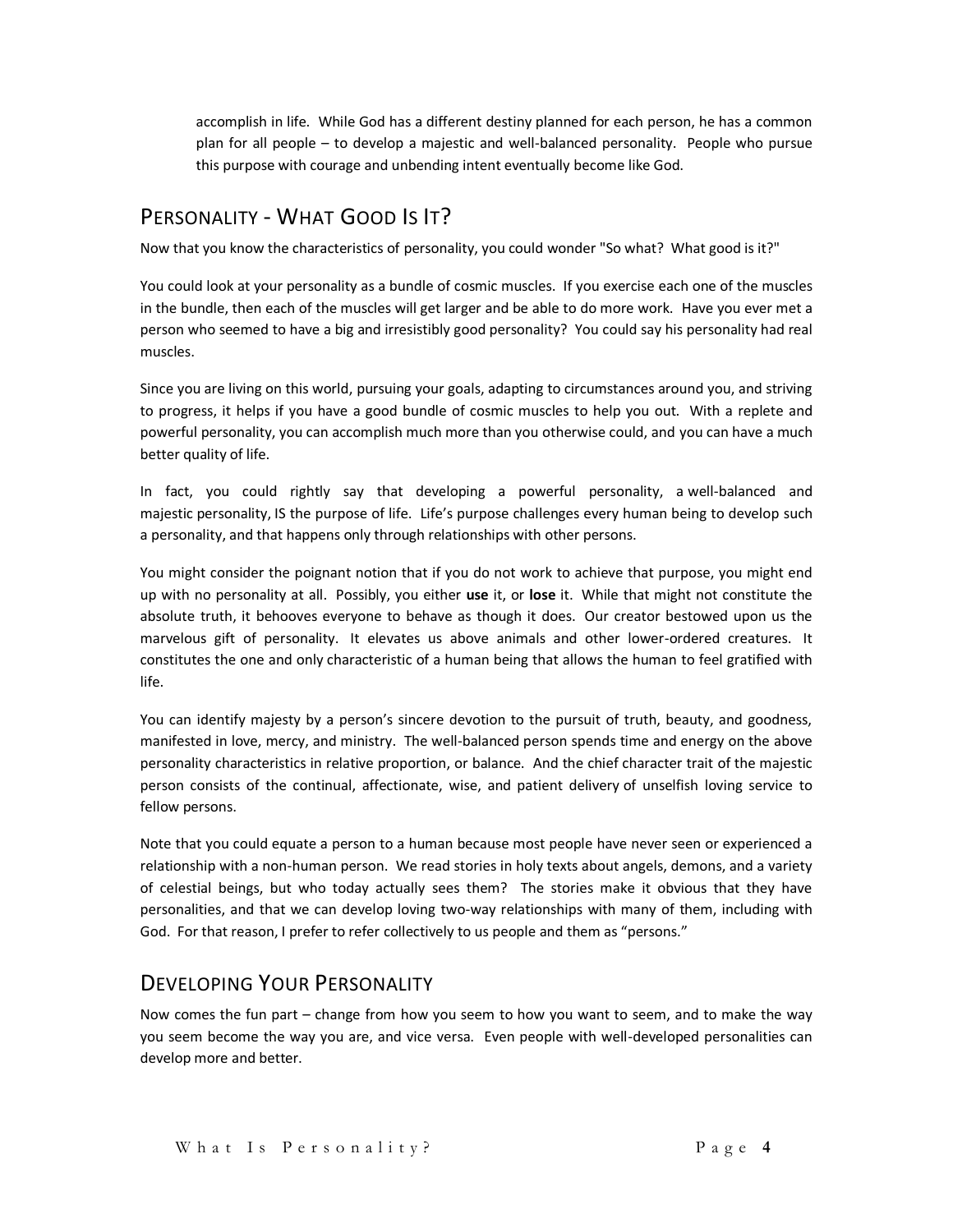#### <span id="page-4-0"></span>DEVELOPING A MAJESTIC PERSONALITY

Majestic means having a godlike quality of grandeur, nobility, and dignity. Synonyms include: magnificent, grand, glorious, dignified, distinguished, noble, royal, queenly, kingly, princely, lordly, stately, splendid, imperial, [marvellous,](ww:marvellous) impressive, elevated, exalted, awesome, imposing, regal, superb, lofty, monumental. The concept of developing a majestic personality correlates to the concept of bodybuilding. One simply cannot achieve it without focus, determination, discipline, energy, and work. The end result, self-mastery, justifies the work.

You learn about majesty through philosophy, a love of wisdom. You garner wisdom by life experience. Philosophy attempts to codify and preserve wisdom for future generations. Majesty constitutes the entire end purpose of philosophy. Always compare any philosophy to the above meaning of majestic. If the philosophy leads you to majesty, then you have a sound philosophy.

Personality majesty constitutes a function of sincere devotion to supreme values. The ability to access accurately what does or does not have value comes from studying philosophy and through experience – living the truth. Without experience and work, one cannot at all develop a majestic personality. To develop a majestic personality, therefore, a person must strive for the highest ideals in developing the personality characteristics, and the person must live sincerely according to those ideals.

For example, it does not suffice for you to make merely moral decisions, doing what the society believes right. In the making of those decisions, you ought also to make the most ethical choice. Sometimes that seems difficult because the best choice could injure people. Normally, injuring others does not constitute a good choice, but no alternative exists but to kill a thousand people, then injuring a few becomes the most ethical choice. Making such difficult choices while adhering to rules of noble, dignified, grand, and divine personal ethics actually builds moral muscle.

The development of a majestic personality becomes like building physical muscle and physical skill together. The muscle gives you strength to do physical tasks others cannot do, and the skill allows you to do them adroitly. Exercising the characteristics of personality gives you bigger cosmic muscles and improves your skill at using them.

#### <span id="page-4-1"></span>DEVELOPING A WELL-BALANCED PERSONALITY

I have touched on the concept of well-balanced personality, but I think it worth expanding a bit. "Balance" means similarly powerful or capable in each of the characteristics of personality mentioned above. It means not focusing on and exercising one while neglecting another.

You cannot **passively** develop a balanced personality. You must do it **actively**. To "develop" means to spend time, energy, and/or attention improving one or more characteristics of personality. If you do not spend time, energy, and attention using and exercising the characteristics of personality, then you will not develop much personality.

If you do spend time, energy, and attention of one characteristic and neglect another, you will become somewhat lopsided and freakish. For example, suppose you spend all your time contemplating your own awareness, and totally ignore loving others. You will seem like a spaced-out mystic to others around you. Or suppose you spend all your time pursuing values, and as little as possible making moral decisions. You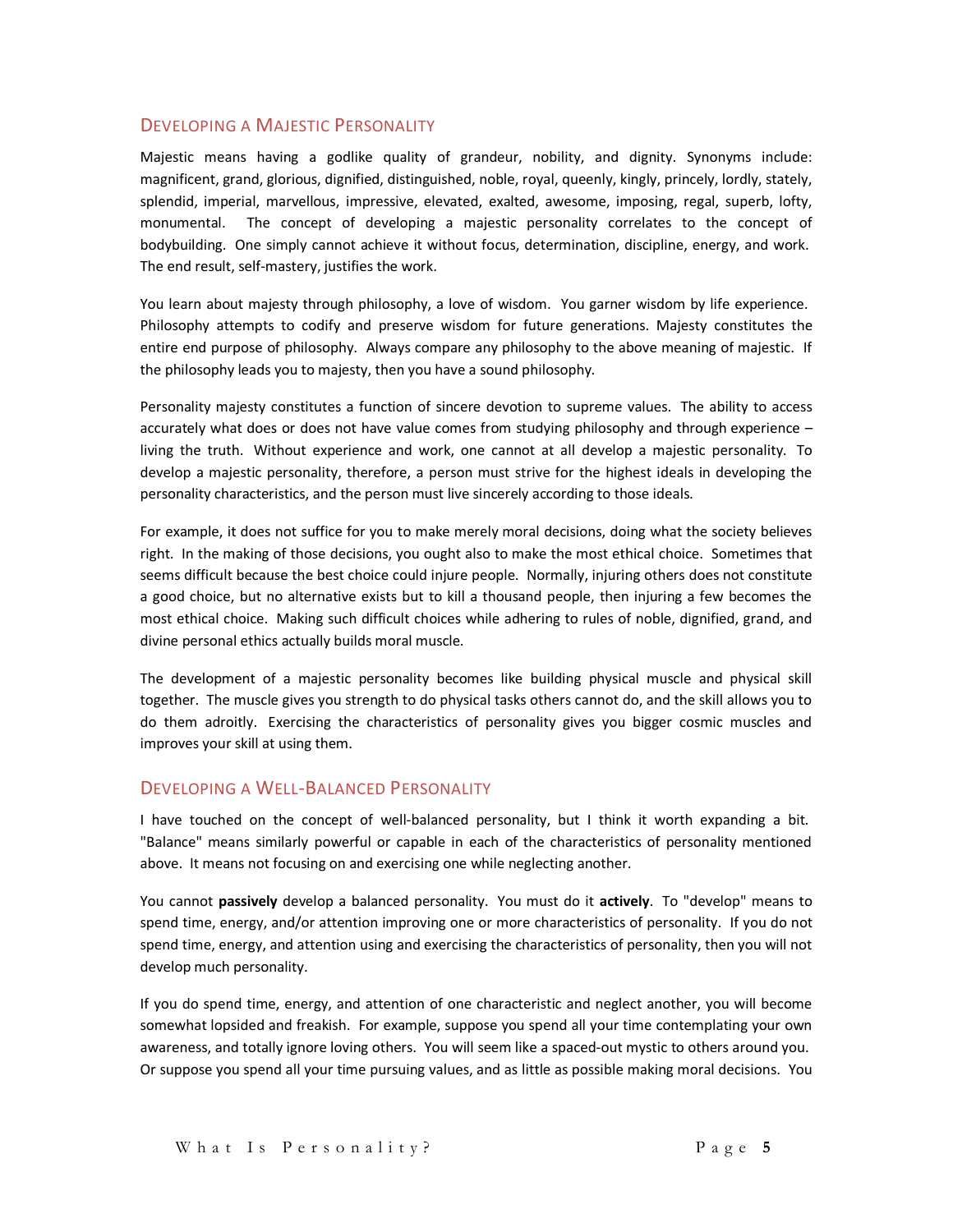will become a moral weakling, albeit brilliant in your assessment of what seems valuable and what seems worthless.

You can develop balance in your personality if you make a list of the above characteristics, and while not ignoring any of them, focus on just one each day. On Sunday, for example, you could follow tradition and focus on seeking, finding, and knowing God. On Monday, you could focus on loving others, and so on. You could keep a kind of focus logbook, and record your considerations about each of them as you cognize about them. And of course you can take a day off from any focus every week.

You could set specific goals in each of the areas, just as you would with other undertakings in life. For example, you could have a goal like this: I will consciously put myself into the position of facing tough moral decisions every Wednesday. For some people that becomes as simple as deciding to floss one's teeth before going to bed. For another it could it could require one to arise an hour earlier to do some physical exercise so as to get in better shape.

Wonderfully, **working** to develop a well-balanced personality invigorates and revitalizes you with power in other areas of your life. You become able to accomplish more than you ever could before. You feel more at peace with yourself and others around you.

The need to develop a well-balanced personality can make conscientious people outgoing, outreaching, working, striving, achieving, and interacting with others. It makes relationships dynamic, alive, and inexpressibly gratifying!

#### <span id="page-5-0"></span>THE QUEST FOR ETERNITY

One cannot help wondering what God has in store for us. We learn, grow, develop our personalities, knowledge, skill, understanding, and power, for what? I have used the muscle-building metaphor for a reason. Apparently God plans to use us for tasks that require monumental spiritual power – personality muscle. Because he has given us growth potential that we cannot fathom, it seems reasonable to conclude that he wants us to become so much more like him that we can function in his stead in the future.

I have read that a spirit fragment of God himself, a "mystery monitor," indwells our minds and leads us toward our eternal destiny superconsciously. If so, we definitely have the opportunity not only to become like God but to function in an eternal partnership with him, to prosecute his divine aims for the universe.

I like to think of myself going on missions with God inside me as a constant companion and guide to the far flung reaches of the master universe of space and time, even to the reaches of non-time on the remote border of eternity. Perhaps you and I shall someday reign on a world similar to our world of today, as God's ambassador to the evolving people there. Perhaps they will look upon us as divine beings who have come to show them the path to salvation, eternity, and becoming like God.

Surely that task will take enormous spiritual muscle. And developing that muscle certainly will take work, discipline, and determination. It won't seem easy to us, just as it does not seem easy now.

But we must do that work. If not us, then who? Who will save the people on other worlds at the edge of eternity and show them the nature of a loving God? For us to accomplish that, we must fulfill our purpose on this world – we must develop a majestic and well-balanced personality. And we must do it now.